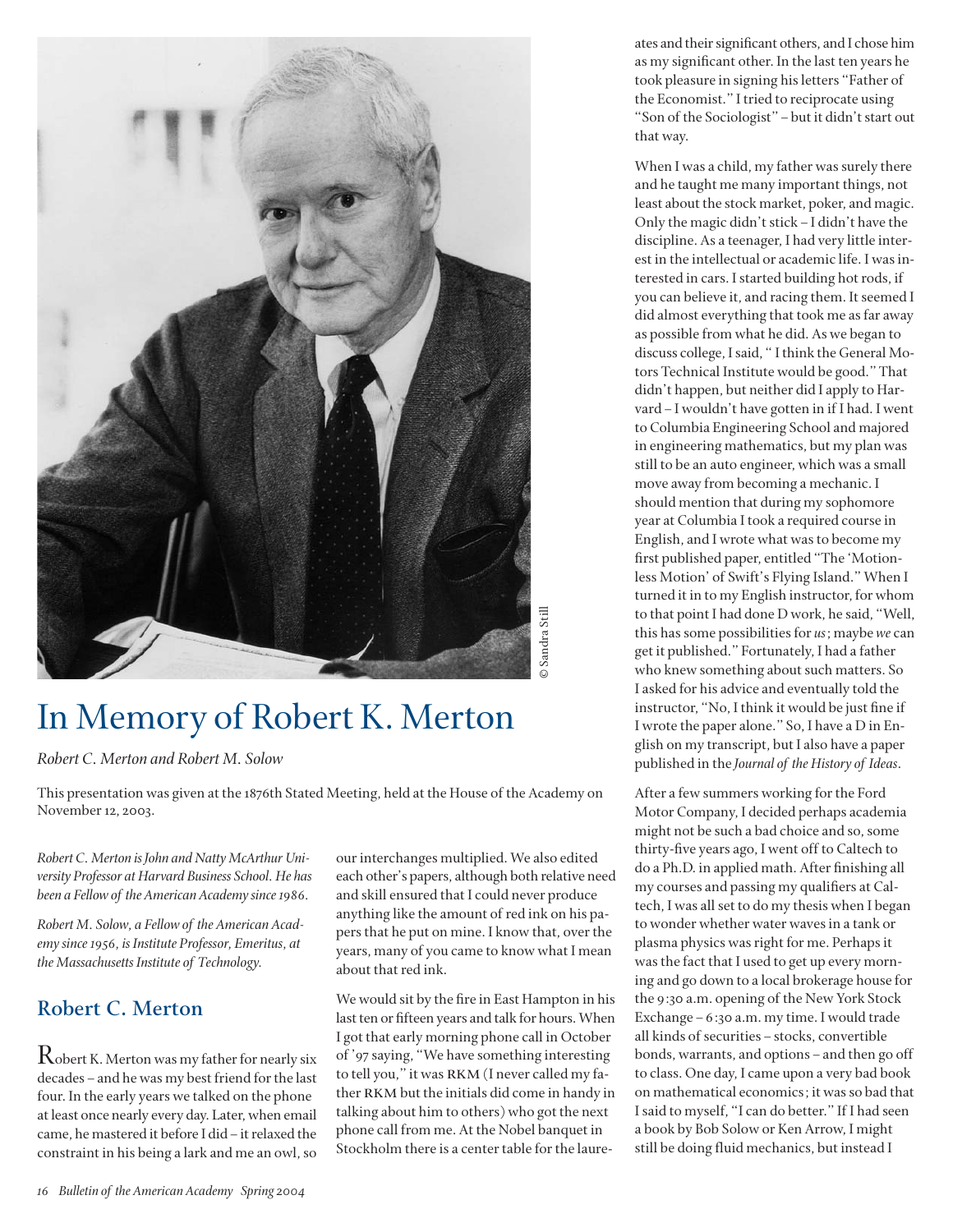*My research is very mathematical, very quantitative, and seemingly very far away from what my father did. Nevertheless I found myself using many of his ideas.*

decided to switch to economics–a move that everyone thought was crazy, except my father who was smiling. You can see where this is heading: I was now in academe and, furthermore, into one of the social sciences.

My research is very mathematical, very quantitative, and seemingly very far away from what my father did. Nevertheless I found myself using many of his ideas. I will list a few examples. There is the concept of *post-factum* interpretation after the observation to provide an explanation, which he paid a lot of attention to and was pretty derisive about. Of course, in economics, post-factum interpretations are made daily: read *The Wall Street Journal* today and you can learn exactly why the market did what it did yesterday. Post-factum applies even more materially to measuring the performance of money managers, and in that regard it is not a trivial matter.

The next one on the list, the self-fulfilling prophecy, or SFP as he called it: Some economists have speculated that the option pricing model that Fischer Black, Myron Scholes, and I derived might not have been descriptive of market pricing before its public release, but if enough people believed in it, maybe prices adjusted so the model became accurate afterwards.

Then there was RKM's concept of manifest and latent functions, well cited in my early papers but even more so in my later work applying functional analysis to better understand financial innovation and institutional change. Consider a speculative market, say the stock market. Its manifest function is to permit transactions that allow firms to raise funds by issuing shares that investors can buy and trade amongst each other. So if you were never going to do any transactions in the market, why then would you have any interest in it? One answer is that the market gives you information. Managers who might never issue equity in their firms nevertheless need to look to the market for information to help them make effective decisions about the firm's investments – thus providing information is an important latent function of speculative markets.

Still another one of RKM's formulations, the concept of unanticipated and unintended consequences of social actions, came into my work when I was analyzing the implications of the U.S. government providing guarantees for corporate pensions. In the last decade I've focused on developing the so-called functional perspective in finance to examine the evolving financial system. This perspective uses financial functions instead of institutions as "anchors," or framing elements of the system–thus freeing us to think about the dynamics of change in economic institutions as an endogenous process. You can imagine the discussions I had with my father about that. So I find myself very, very close to precisely where I was trying not to be at the start, more than four decades ago–and darn happy about it!

Now, apart from our endless talks, my father and I did actually work together: in 1981 we had a draft of a theory including a mathematical model on problem choice and the functions and dysfunctions of priority in the reward system in science. Although subsequently both of us became very involved in our other separate research projects, we continued to work together to expand on the ideas and potential applications. In fact, in 1989, our joint paper was going to be the lead article in *Rationality and Society*, the journal that James Coleman had just started, but my father did what he had done more than once before. As it was about to go to press he said, "No, it's not quite good enough." Fifteen years later, it's still not good enough, but I'm going to try to make it right. In the fall of 2002, my father published his last book, *The Travels and Adventures of Serendipity*(coauthored with Elinor Barber), which actually originated in the 1950s. So, in terms of his holding back and delaying publication, our joint project is nowhere close to the record.

In sum, try as I could to do otherwise, I ended up not at all far from my father. He was indeed a role model in the deepest sense of that term. He was so aware and so active and so intellectually productive up to the end of his life–and that's a heck of a role model to have going forward.

I am really delighted that this meeting is taking place here. This was a very important institution in my father's life, and I had the great good fortune to join the Academy and be a part of it while he was too. Indeed, we had several such shared connections, including membership in the National Academy, and we were the only father and son ever to hold honorary degrees from the University of Chicago.

I cannot end my remarks without noting another collaboration that never occurred–the one in which the two of us coauthor a piece with Robert Merton Solow. My father said to me, "We simply must do a joint piece with Bob." And I immediately reacted, "That's great... let's do it! I surely wouldn't mind being sandwiched between the two of you." He elaborated, "Of course, there can be only one way to order the authors–Robert Merton *Solow* and Robert Merton *Duo*."

## **Robert M. Solow**

I am not a sociologist, as you know, nor have I ever taught at Columbia University. So far as I can recall, in fact, I have never been formally or institutionally associated with Bob Merton, senior. There is, however, one thread of connection between Robert K. Merton and Robert Merton Solow that goes back more than sixty years–to January 11, 1942, to be precise. (There is someone here this evening who goes back even further: Ruth Smullin, the wife of my mit colleague Louis Smullin, was Merton's tutee as a Radcliffe student in 1938.)

If you look at the bibliography in the 1970 reprint of Merton's 1938 classic *Science, Technology and Society in Seventeenth-Century England*, you will find a reference to a paper by one Robert Solow entitled, of course, "Merton's *Science, Technology and Society in Seventeenth-Century England*." The paper is dated January 11, 1942. On January 11, 1942, I was a sophomore at Harvard College, a little less than seventeen and a half years old. I had been taking Talcott Parsons's course on the sociology of science, and had turned in my term paper on time. Parsons gave it an A and sent it on to Merton. With his usual grace, Bob Merton read it, entered it in his bibliography, and found it unnecessary to comment on it. I live in hope that the paper is irretrievably lost or destroyed. I am afraid I can imagine what it was like. I didn't get to know Merton personally until much later.

There is no mystery in the fact that he was unappeasably attracted to all kinds of ideas, especially ideas about social institutions, but really about anything. What is more mysterious is that somehow ideas were attracted to him, as if he were some kind of intellectual flypaper. If we took any six of us here and put us in a room with Bob Merton and released an idea somewhere near the chandelier, the odds are two to one that it would flutter down and come to rest on Merton. You realize what that means: the random idea had a two-thirds probability of finding its way to Merton and a probability of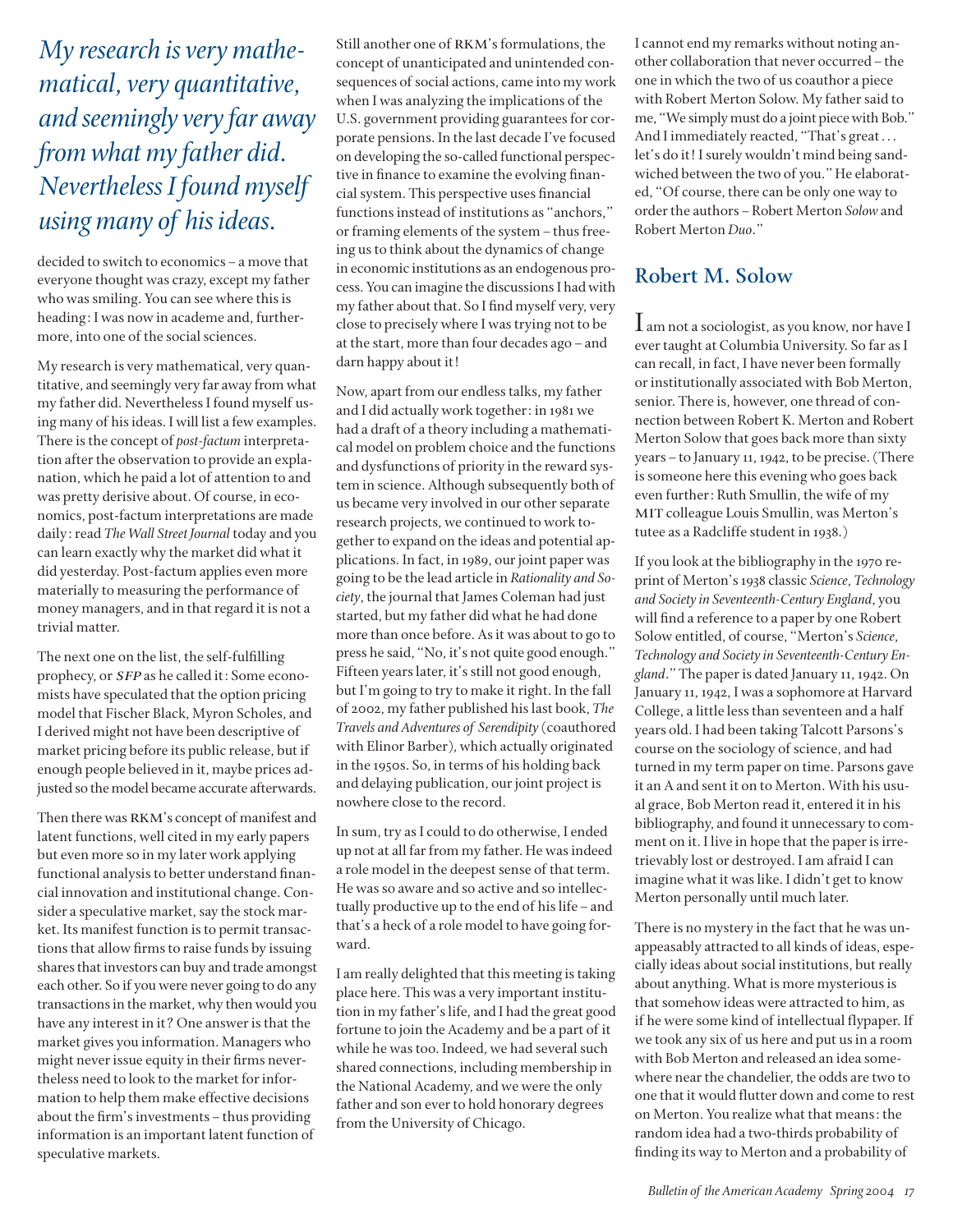just one-eighteenth of coming to rest on one of us. And we are intelligent, idea-friendly people or we wouldn't be here. He must have emitted some pheromone-like come-on.

It struck me that the obviously right way for me to pay tribute to my friend–and everybody's mentor–is to stick to ideas. So I reread one of Bob Merton's most celebrated papers, and I propose to describe it and discuss it now. The paper I have in mind is "On Sociological Theories of the Middle Range." I chose it partly for selfish reasons: I think of myself as an economic theorist of the middle range, so I am curious about parallels and differences between the disciplines.

Merton tells us that this essay expands some comments he had made on a paper read by Talcott Parsons at the 1947 meeting of the American Sociological Society. Merton's essay can be read as a sort of declaration of independence from his teacher and friend, because Parsons was then the leading advocate and exemplar of the tendency in social theory that Merton was opposing. He says that serious work in sociology ranges from single, isolated empirical studies of particular situations with little or no potential for generalization or even for interconnection, all the way to grand, all-inclusive systems of sociological theory. He thinks that the best prospects for progress in sociology lie in theories of the middle range: "theories that lie between the minor but necessary working hypotheses that evolve in abundance during dayto-day research and the all-inclusive systematic efforts to develop a unified theory that will explain all the observed uniformities of social behavior, social organization and social change." And later: "Middle-range theories consist of limited sets of assumptions from which specific hypotheses are logically derived and confirmed by empirical investigation....These theories do not remain separate but are consolidated into wider networks of theory."

Merton offers, as sociological examples of the middle range, the theory of reference groups, the theory of social mobility, of role conflict, and of the formation of social norms; and he thinks of these as analogous to such classical instances as a theory of prices, a germ theory of disease, or a kinetic theory of gases.

A difficult question arises about the relation of middle-range theories to total systems of sociological theory, like those associated with such names as–I have to quote this–"Marx and Spencer, Simmel, Sorokin and Parsons." (It was certainly not lost on Merton when he wrote down that passage that neither Karl Marx nor Herbert Spencer had even a microscopic sense

of humor.) It is clear that Merton does not think it is fruitful to start by deducing middlerange theories from such comprehensive theoretical systems. In the first place, all those grand theories in sociology are more like "theoretical orientations" than they are like tight, rigorous theories. So it may not be possible to get from some grand theory to a particular middlerange theory. Merton points out explicitly that a successful middle-range theory may be logically compatible with more than one grand theory. I don't remember that he says so explicitly, but it seems to me that, in sociology, one grand theory may be compatible with more than

*There is no mystery in the fact that he was unappeasably attracted to all kinds of ideas. . . . What is more mysterious is that somehow ideas were attracted to him, as if he were some kind of intellectual flypaper.*

one middle-range theory aimed at the same group of observable facts. But it is pretty clearly Merton's view that if a successful - that means empirically successful–middle-range theory is incompatible with some overarching system, so much the worse for that grand system.

It is very important for him that middle-range theories have the potential to interconnect with one another and form networks of related hypotheses that can give rise to broader generalizations; but the examples of this that he mentions, without developing them, seem to involve fairly small increments in generality. It is not clear to me whether Merton harbored the thought that very general social theory could be built from the bottom up by this process of accretion. But he made no bones about where he thought the opportunities for productive work in sociology and social theory were to be found–and my experience in economics leads me to believe that he was right.

Not every sociologist agreed with him. The paper gives some examples of polarized arguments pro and con the middle range. I am not knowledgeable enough about what went on before and after to try for a balanced interpretation. But I will say that Merton's discussion of the controversy is distinguished by sanity,

and that comes as no surprise. He cannot have had a monopoly on sanity, but he had a healthy market share; it was clearly his natural temperament.

I want to illustrate this discussion of the interconnection issue by an anecdote. Bob Merton was not a participant, but I dearly wish he had been. To begin with, in the course of the middle-range essay he mentions that Durkheim's Suicide is his nominee for the Academy Award for middle-range theory, with Weber's *The Protestant Ethic and the Spirit of Capitalism* maybe a close second. (The Academy Award locution is mine, not his. Like many of you, I have read both books, but missed the movie versions.)

Now the story continues. Back in 1957–1958, by chance, Talcott Parsons, David Landes, and I were all fellows at the Center for Advanced Study in the Behavioral Sciences in Palo Alto. One afternoon, Landes was giving the weekly seminar. He had (serendipitously) come upon a treasure trove of personal letters written by members of some entrepreneurial textilemanufacturing families in the cities of Roubaix and Turcoing in northern France. The letters included hortatory messages from fathers and uncles to sons and nephews. These people were all pious, unquestioning Catholics. But the messages they were transmitting and the advice they were giving sounded exactly as if they had been lifted from Weber's Calvinists.

So what is then to be made of the Protestant ethic and the spirit of capitalism? Could Weber's middle-range theory have been wrong? It was in Bob Merton's mind that one of the great advantages of middle-range theories is that they could be wrong and you could show them to be wrong. Talcott Parsons, who sort of owned Max Weber in those days, would not allow the possibility of error. Weber hadn't actually meant Protestantism, but maybe just some appropriate religious orientation, or even some ethically sanctioned canons of behavior that could in principle originate outside of formal religion altogether.

What would Merton have said had he been there? I think he might have said: "OK, so it's not exactly Protestantism, and Weber erred. But there is a research project here. Where, across time and space, have there arisen similar ethical injunctions to achieve demonstrated goodness by worldly success? And where have they been broadly accepted? And what do those instances have in common? Are there other well-documented middle-range theories that bear obliquely on this sort of thing?" This would, of course, have been put elegantly, and with a reminder that to proceed in that direc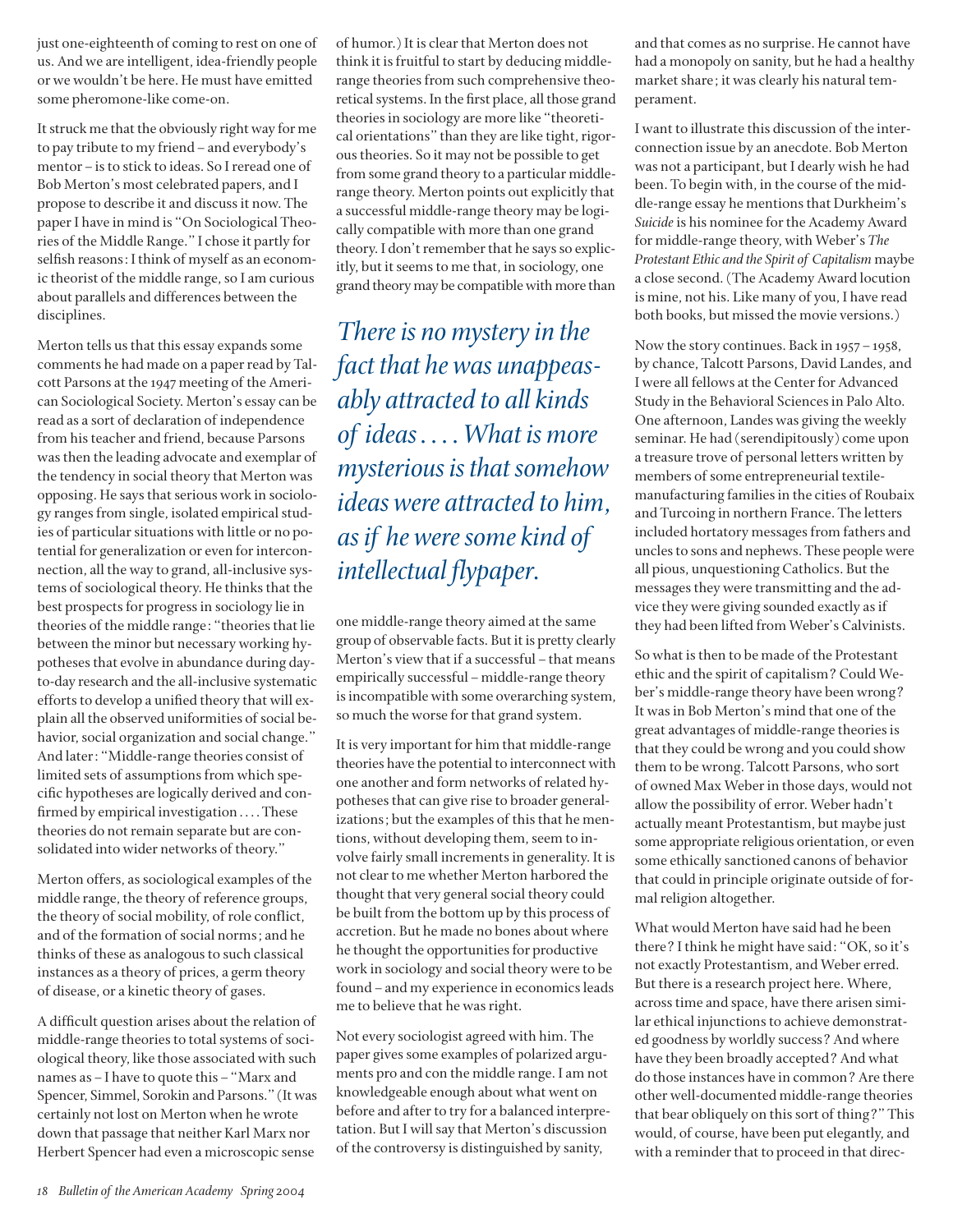tion would be to stand on the shoulders of Max Weber rather than to sit at his feet.

The spirit of Merton's stern but reasonable essay went down so smoothly with me that I naturally began to think about its relevance for economics. It seems to me that there are two characteristics of economics as a discipline that matter in this respect. The first is that the very objects that economic theorists think about are very narrowly defined: economic theory is about explaining and understanding prices and quantities of goods and services. If what you are saying is not at least indirectly about prices and quantities, then you are not talking about economics. I don't want to ask whether this restriction is somehow inevitable, or whether there could be a recognizable economics that was about something else. The fact is that prices and quantities are what essentially all economics is about.

This fact–historical or logical or accidental– creates two contrasts with sociology. The first is that it limits drastically one's freedom to create grand theories in economics. Grand theories often differ from other ones because they change the subject, they introduce wholly new, or apparently new, concepts. If it all has to come down to the price of orange juice in the end, you can try to go at the problem differently, but not too differently.

The other contrast is that prices and quantities are numerical. There is no getting away from the fact that economics has to be quantitative. I don't think that the use of mathematics is allimportant, though it certainly matters for the day-to-day business of working economists. It is fundamentally the more-or-lessness that focuses economists on the middle range.

Merton had thought about this too. He speaks of the virtue of "bring[ing] out into the open the array of assumptions, concepts, and basic propositions employed in a sociological analysis. They thus reduce the inadvertent tendency to hide the hard core of analysis behind a veil of random, though possibly illuminating comments and thoughts....[S]ociology still has few formulae–that is, highly abbreviated symbolic expressions of relationships between sociological variables. Consequently, sociological interpretations tend to be discursive. The logic of procedure, the key concepts, and the relationships between them often become lost in an avalanche of words." He suggests that one of the important functions of mathematical symbols is to provide for the simultaneous inspection of all terms entering an analysis.

*By the time I knew him, his breadth of knowledge and depth of penetration were lightly covered over by good nature. But no one after five minutes would have mistaken him for a harmless old codger.*

All this has led to a situation in economics that would have amused Bob Merton. I think it has to do with the focusing role of prices and quantities. Only one overarching system, or paradigm, survives: it is what is uninformatively and vaguely called "neoclassical economics." As an inclusive theory it has serious problems of its own. Generally, however, even important subversive movements seem rather to modify it but not to replace it, although some of its characteristic conclusions have to be given up. I will mention two outstanding examples: Keynesian economics gives up on the assumption that prices and wages move flexibly and quickly to equate supply and demand for labor and goods; this is a big deal, but leaves the basic paradigm still quite recognizable. Secondly, socalled behavioral economics wants to give up, in some circumstances, the clearly over-simple assumption that economic decision making is governed exclusively by greed and rationality. It is not so clear what to put in its place, however. Recent research on the role of reciprocity in economic behavior would have fascinated Merton; he would also have noticed that this is middle-range theory of the best kind. In any case, the findings of behavioral economics would change some of the implications of the paradigm, but not fundamentally its basic outline.

Is this resiliency a good thing? Too much resiliency eases over into flabbiness. I didn't like it much when Parsons tried to defend Weber against Landes's observations. But that was a middle-range theory, not a "paradigm." A middle-range theory is supposed to live or die by its empirical bite. Neoclassical economics is, in Merton's phrase, a "theoretical orientation." This is another case where I can imagine my half of a conversation with Merton, but I am not so sure about his.

All that is interesting but not amusing. What would have brought a smile to Bob Merton's

face is the fact that defenders of the pure, unadulterated neoclassical system have found themselves forced by the threat of Keynesian subversion to reduce the all-inclusive system to a single middle-range sort of model and then try applying this to the data of everyday macroeconomic life, where it has, on the whole, had no real success. Merton, thou shouldst be with us at this hour.

I hope I have said enough to show you that intellectual engagement with Bob Merton was always an exhilarating experience for a social scientist, even for an economist. He was right about the useful scope for social theory, and he had an unerring eye for intellectual puffery and pomposity. Sadly for me, I only got to know him well in his later years; and this leaves me uncertain about what he was like in his forties and fifties, at Columbia and, with Paul Lazarsfeld, at the Bureau of Applied Social Research.

I had intended to leave aside the celebrated *On the Shoulders of Giants* and the soon-to-becelebrated *Travels and Adventures of Serendipity*. After all, they are just books about the origins of particular words and phrases and how they acquire and change their meanings as they are transmitted from person to person and place to place and time to time. But I decided at the last minute that I couldn't just forget them: those books say too much about the Merton I knew.

They are, of course, a lesson in how to wear learning gracefully. Maybe it is a lesson we don't need, because so few of us have that much learning to wear. They also demonstrate a much more complex quality. They tell their story. Then they think about the social relations of the people who populate and carry the story, mostly scientists and other intellectuals. Then they reflect on the act of doing the sociology of science and the sociology of knowledge. And then somehow they take an unbemused but tolerant view of the whole act of writing the book. There may be further layers that I am not clever enough to detect. One does first think of Tristram Shandy. But Sterne is artless compared with Merton. No, that's not fair: Merton knew about Tristram Shandy, stood on his shoulders.

What I wonder about in particular is how much of the later Merton persona was already visible in those earlier years. By the time I knew him, his breadth of knowledge and depth of penetration were lightly covered over by good nature. But no one after five minutes would have mistaken him for a harmless old codger. He was in fact the embodiment in the intellectual sphere of Muhammad Ali's description of his